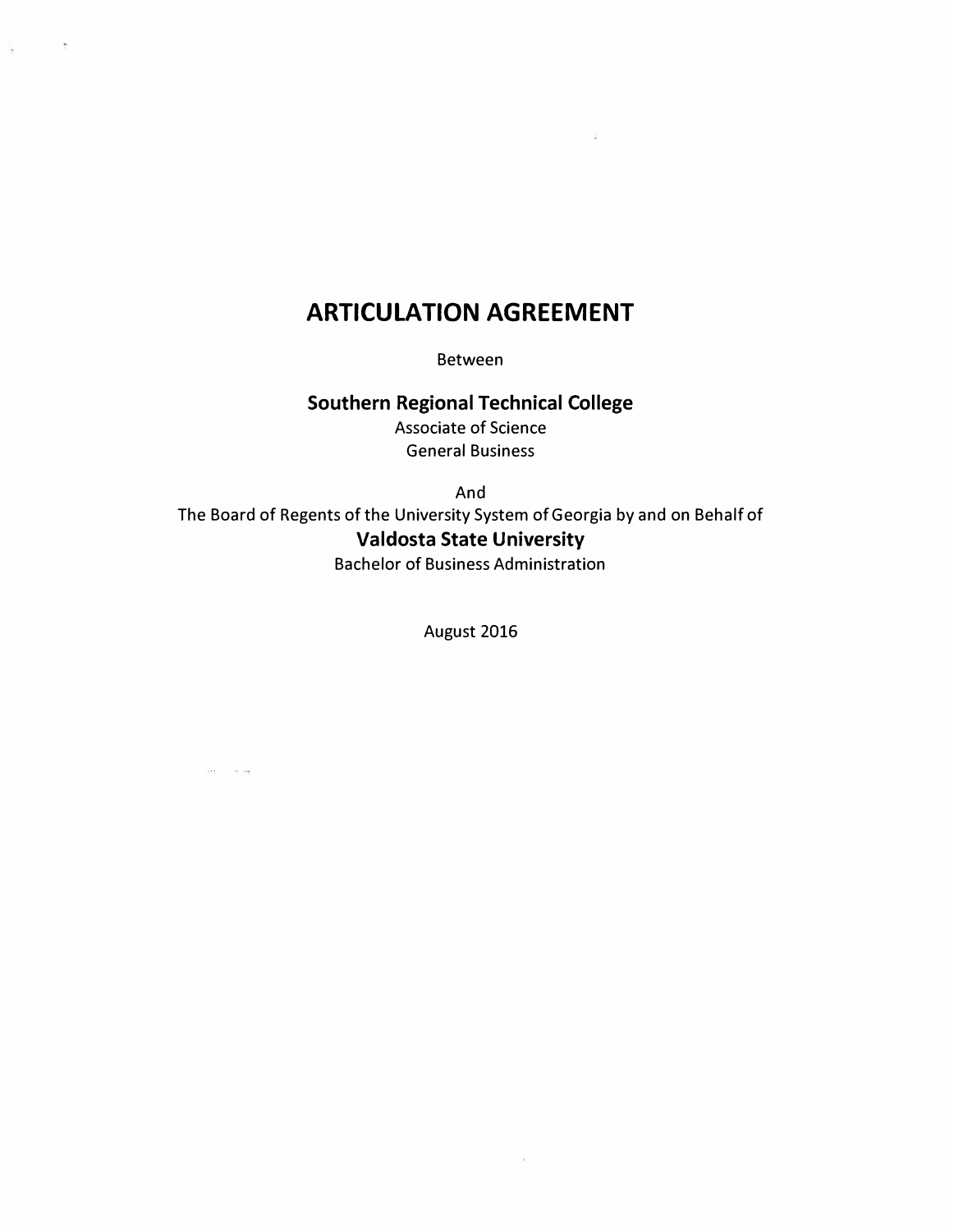#### **ARTICULATION AGREEMENT**

Between

## **Southern Regional Technical College:** Associate of Science in General Business And The Board of Regents of the University System of Georgia by and on behalf of

**Valdosta State University:** Bachelor of Business Administration Degree

## **Article I: Agreement on Principle**

Valdosta State University (VSU) and Southern Regional Technical College (SRTC) agree that students who choose to transfer from a technical college to a senior college or university to earn a bachelor's degree should be provided with a smooth curriculum transition that minimizes loss of credit and duplication of coursework. Valdosta State University and Southern Regional Technical College, therefore, agree to enter into this curriculum articulation agreement for students who complete the Associate of Science in General Business at SRTC and transfer to (VSU) to complete the Bachelor of Business Administration. Both institutions enter into this agreement as cooperating, equal partners who shall maintain the integrity of their separate programs.

## **Article II: Agreement on Program Specifics**

Valdosta State University and Southern Regional Technical College agree that any student who has successfully completed the minimum requirements of courses outlined in the corresponding articulation tables may transfer the course credits indicated toward a Bachelor of Business Administration at Valdosta State University. Students who follow this articulated program agreement must apply and be admitted to Valdosta State University. SRTC students will receive equal consideration as other students seeking admission and financial aid. The bachelor's degree graduation requirements for students who follow this articulated program agreement are listed in the applicable Valdosta State University Catalog as displayed in the *VSU Catalog* on the university website. Courses approved for transfer are listed in the attached articulation guide tables.

#### Agreement Requirements

1. Students must complete the Associate of Science in General Business program at Southern Regional Technical College and the program of study for a Bachelor of Business Administration program at Valdosta State University as indicated in the articulation guide. Any course substitutions should be made with the guidance of an advisor or counselor to assure that all requirements are met.

2. Transfer students will be required to complete all Valdosta State University's general education (core) requirements that have not been satisfied in the Articulation Agreement.

3. Students who transfer to VSU from SRTC must meet the requirements established by Valdosta State University for credit hours taken in residence. This information may be found in the VSU Catalog in effect at time of admission.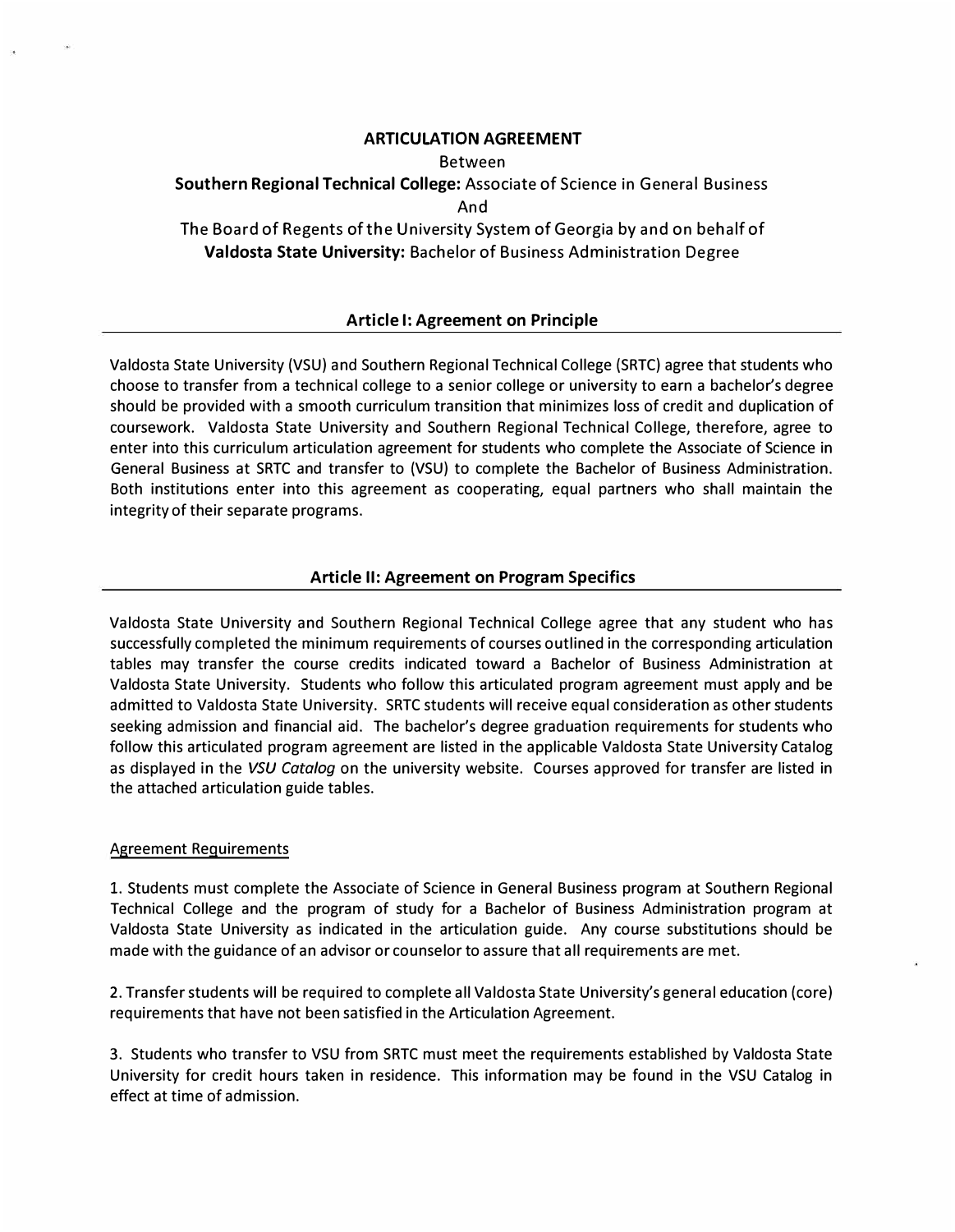4. Only courses with a grade of "C" or better will be accepted for transfer to Valdosta State University. A course completed with a grade of less than a "C", if counted toward graduation at SRTC, will not transfer to (VSU) for academic credit and must be repeated if it is a requirement for the Valdosta State University Bachelor of Business Administration program.

#### **Article Ill: Agreement on Communication**

Valdosta State University and Southern Regional Technical College agree to cooperate in communicating with each other and with their common and respective publics concerning the established relationship between the two institutions. Communication may include the development of various kinds of publications to inform those who will benefit personally or professionally from the opportunities provided by this agreement. Faculty and staff at both institutions will share the information in this agreement with interested and qualified students, and both institutions will provide counseling and advising to students and prospective students.

#### **Article IV: Maintenance and Review Procedures**

At least one administrator or faculty member from each institution will be appointed to act as agents for the implementation of this agreement, to speak for the institutions, and to communicate changes to respective faculty members, advisors, counselors, and others to whom the information is pertinent. Responsibility for oversight of this agreement rests with the Registrar at Southern Regional Technical College and the Registrar at Valdosta State University.

Both parties agree to communicate annually any changes in the respective programs that may have an effect on this articulation agreement. This agreement is subject to annual review and renewal. If the agreement is not renewed, students engaged in the articulation program as a currently enrolled (VSU) student prior to termination of the agreement will be given five (5) additional years to complete the degree under terms of this agreement.

#### **Contacts:**

| <b>Southern Regional Technical College</b> | <b>Valdosta State University</b> |  |  |  |
|--------------------------------------------|----------------------------------|--|--|--|
| Wendi Tostenson, Registrar                 | <b>Stanley Jones, Registrar</b>  |  |  |  |
| Phone: 229.217.4142                        | Phone: 229.333.5727              |  |  |  |
| Email: wtostenson@southernregional.edu     | Email: sjones@valdosta.edu       |  |  |  |
| 800 Veterans Parkway North                 | 1500 N. Patterson St.            |  |  |  |
| Moultrie, GA 31788                         | Valdosta, GA 31698               |  |  |  |

#### **Article V: BBA Programs of Study**

This agreement covers the following BBA programs at Valdosta State University:

Accounting **Economics** Finance Healthcare Administration International Business Management **Marketing**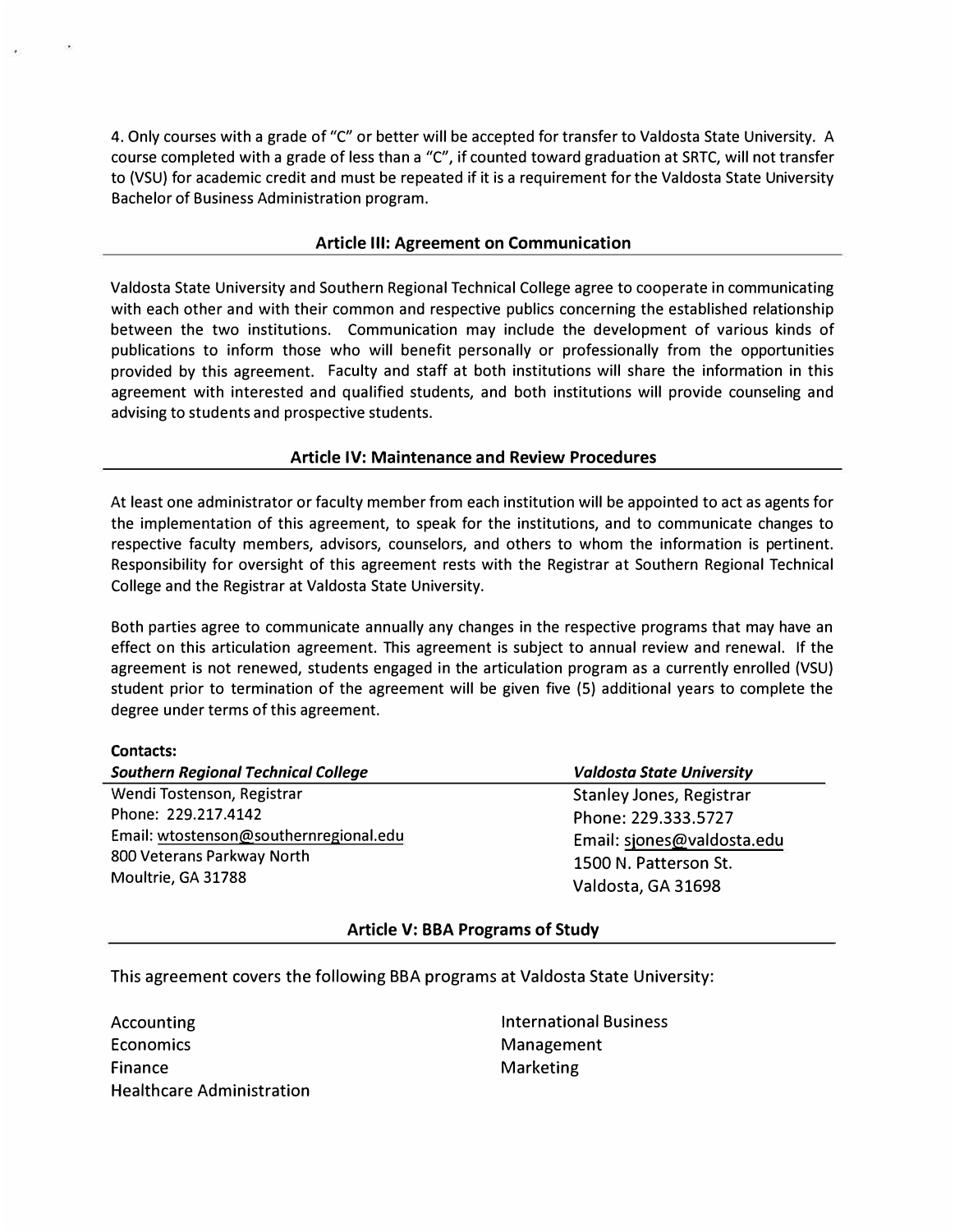#### **ARTICULATION AGREEMENT BETWEEN**

#### **Southern Regional Technical College** Associate of Science in General Business

And

#### **Valdosta State University** Bachelor of Business Administration Degree

We, the representatives of Southern Regional Technical College and Valdosta State University, agree to the renewal of the terms of this agreement, which will be for an additional period of three years. This renewal will be effective through June 30, 2021.

Signed:

President

College

Date Richard A. Carvaial, President Valdosta State University

Craig Wentworth, Ed.D.

Southern Regional Technical

Jim(Glass Vice President for Academic Affairs/Provost Southern Regional Technical College

Ph.D.

Robert T. Smith, Ph.D. Vice President for Academic Affairs/Provost Valdosta State University

Date

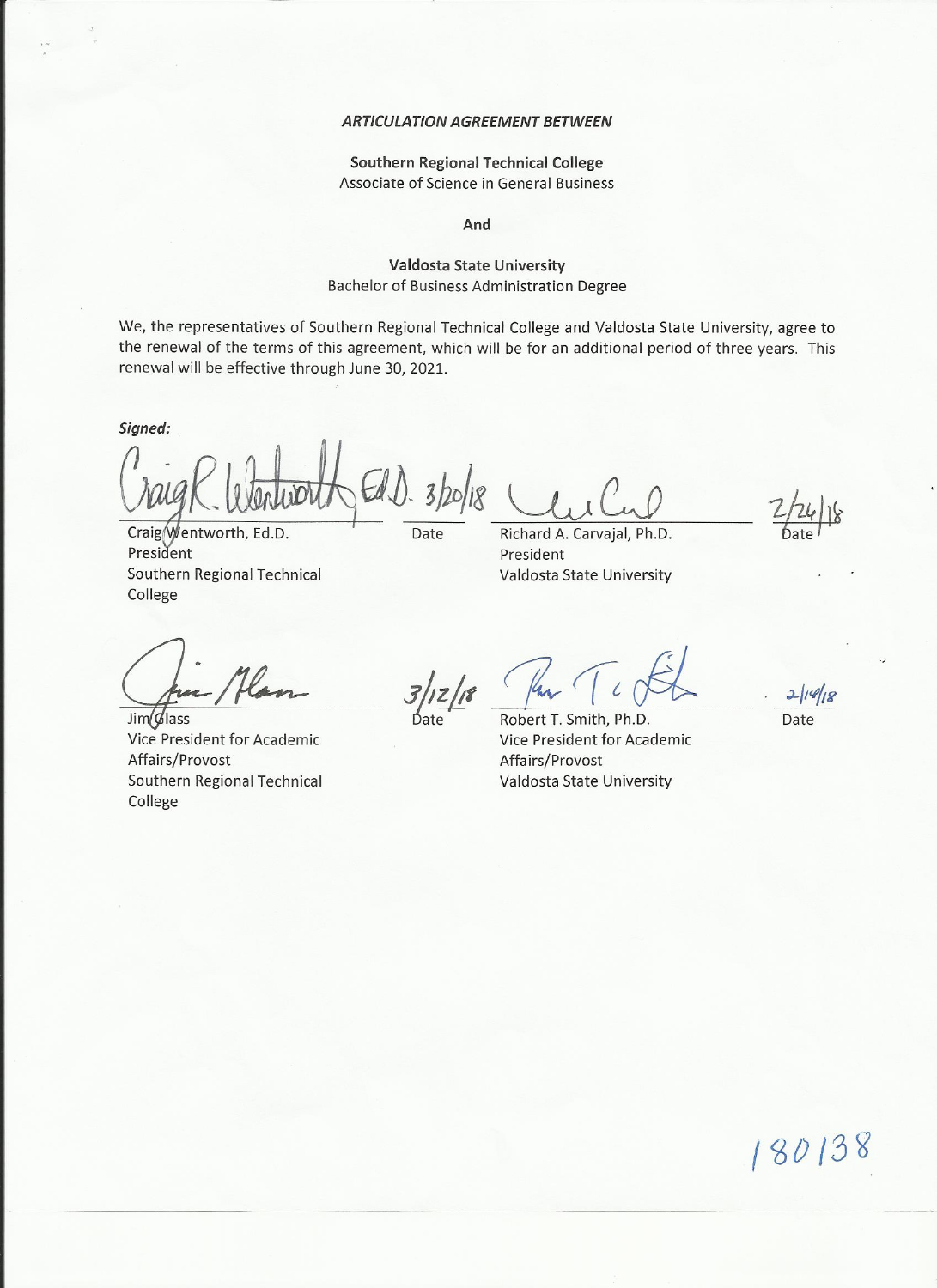## **ARTICULATION GUIDE**

# Southern Regional Technical College: Associate of Science in General Business Valdosta State University: Bachelor of Business Administration

|           |                                       |                                   | Table I. Core curriculum fransier course Equivalents<br>44*<br><b>SRTC Core Curriculum</b> |  |      |                    |                                                 |                   |
|-----------|---------------------------------------|-----------------------------------|--------------------------------------------------------------------------------------------|--|------|--------------------|-------------------------------------------------|-------------------|
|           | (VSU) Core Curriculum<br>(VSU) COURSE |                                   |                                                                                            |  |      | <b>SRTC Course</b> |                                                 | 44<br><b>Cred</b> |
| A.        | <b>ENGL</b>                           | Composition I                     | <b>Cred</b><br>3                                                                           |  | I.   | <b>ENGL</b>        | Composition and Rhetoric                        | 3                 |
|           | 1101                                  |                                   |                                                                                            |  |      | 1101               |                                                 |                   |
|           | <b>ENGL</b>                           | Composition II                    | $\overline{3}$                                                                             |  | I.   | <b>ENGL</b>        | Literature and                                  | $\overline{3}$    |
|           | 1102                                  |                                   |                                                                                            |  |      | 1102               | Composition                                     |                   |
|           | <b>MATH</b>                           | Introduction to                   | $\overline{3}$                                                                             |  | Ш.   | <b>MATH</b>        | <b>Mathematical Modeling</b>                    | $\overline{3}$    |
|           | 1101 or                               | <b>Mathematical Modeling</b>      |                                                                                            |  |      | 1101 or            | College Algebra                                 |                   |
|           | <b>MATH</b>                           | College Algebra                   |                                                                                            |  |      | <b>MATH</b>        | Pre-Calculus                                    |                   |
|           | 1111 or                               | Pre-Calculus                      |                                                                                            |  |      | 1111 or            |                                                 |                   |
|           | <b>MATH</b>                           |                                   |                                                                                            |  |      | <b>MATH</b>        |                                                 |                   |
|           | 1113                                  |                                   |                                                                                            |  |      | 1113               |                                                 |                   |
|           |                                       |                                   |                                                                                            |  |      |                    |                                                 |                   |
| <b>B.</b> | <b>COMM</b>                           | <b>Public Speaking</b>            | 3                                                                                          |  | I.   | <b>SPCH</b>        | <b>Public Speaking</b>                          | 3                 |
|           | 1110                                  |                                   |                                                                                            |  |      | 1101               |                                                 |                   |
|           | <b>PERS</b>                           | Personal Finance/ Global          | 3                                                                                          |  | Occ. | <b>ACCT</b>        | Personal Finance                                | 3                 |
|           | 27xx                                  | Economy                           |                                                                                            |  |      | 2145               |                                                 |                   |
|           |                                       |                                   |                                                                                            |  |      |                    |                                                 |                   |
| C.        | <b>ENGL</b>                           | Any English course                | 3                                                                                          |  | IV.  | <b>ENGL</b>        | American Literature                             | 3                 |
|           | <b>XXXX</b>                           |                                   |                                                                                            |  |      | 2130               |                                                 |                   |
|           | <b>ART 1100</b>                       | Introduction to the Visual        | $\overline{3}$                                                                             |  | IV.  | <b>ARTS</b>        | Art Appreciation or                             | $\overline{3}$    |
|           | or HUMN                               | Arts or a Humanities              |                                                                                            |  |      | 1101 or            | <b>Introduction to Humanities</b>               |                   |
|           | <b>XXXX</b>                           | course                            |                                                                                            |  |      | <b>HUMN</b>        |                                                 |                   |
|           |                                       |                                   |                                                                                            |  |      | 1101               |                                                 |                   |
|           |                                       |                                   |                                                                                            |  |      |                    |                                                 |                   |
| D.        | Lab                                   | Approved Lab Science I            | $\overline{4}$                                                                             |  | Ш.   | Lab                | <b>Guided Natural</b>                           | $\overline{4}$    |
|           | Science I<br>Lab                      |                                   | $\overline{4}$                                                                             |  |      | Science I<br>Lab   | Science/Lab I elective<br><b>Guided Natural</b> | $\overline{4}$    |
|           |                                       | Approved Lab Science II           |                                                                                            |  | Ш.   | Science II         |                                                 |                   |
|           | Science II<br><b>MATH</b>             |                                   | $3-4$                                                                                      |  |      | <b>MATH</b>        | Science/Lab II elective<br>Calculus I           | $3-4$             |
|           | 2261 or                               | Analytic Geometry &<br>Calculus I |                                                                                            |  | Ш.   | 1131               | <b>Introduction to Statistics</b>               |                   |
|           | <b>MATH</b>                           | <b>Statistical Methods</b>        |                                                                                            |  |      | <b>MATH</b>        |                                                 |                   |
|           | 2620                                  |                                   |                                                                                            |  |      | 1127               |                                                 |                   |
|           |                                       |                                   |                                                                                            |  |      |                    |                                                 |                   |
| Е.        | <b>POLS</b>                           | <b>American Government</b>        | 3                                                                                          |  | П.   | <b>POLS</b>        | <b>American Government</b>                      | 3                 |
|           | 1101                                  |                                   |                                                                                            |  |      | 1101               |                                                 |                   |
|           | <b>ECON</b>                           | Macroeconomics                    | 3                                                                                          |  | П.   | <b>ECON</b>        | Macroeconomics                                  | 3                 |
|           | 2105                                  |                                   |                                                                                            |  |      | 2105               |                                                 |                   |
|           | <b>HIST 2111</b>                      | United States History to          | 3                                                                                          |  | П.   | <b>HIST 2111</b>   | U.S. History I or U.S.                          | 3                 |
|           | or HIST                               | 1865 or United States             |                                                                                            |  |      | or HIST            | History II                                      |                   |
|           | 2112                                  | History since 1865                |                                                                                            |  |      | 2112               |                                                 |                   |
|           | Elective                              | ECON 1500, HIST 1011,             | $\overline{3}$                                                                             |  |      | Elective           | ECON 1101, HIST 1111,                           | $\overline{3}$    |
|           |                                       | HIST 1012, HIST 2111,             |                                                                                            |  |      |                    | HIST 1112, HIST 2111,                           |                   |
|           |                                       | HIST 2112, PSYC 1101,             |                                                                                            |  |      |                    | HIST 2112, PSYC 1101,                           |                   |
|           |                                       | <b>SOCI 1101</b>                  |                                                                                            |  |      |                    | <b>SOCI 1101</b>                                |                   |
|           |                                       |                                   |                                                                                            |  |      |                    |                                                 |                   |
|           |                                       |                                   |                                                                                            |  |      |                    |                                                 |                   |

**Table I. Core Curriculum Transfer Course Equivalents**